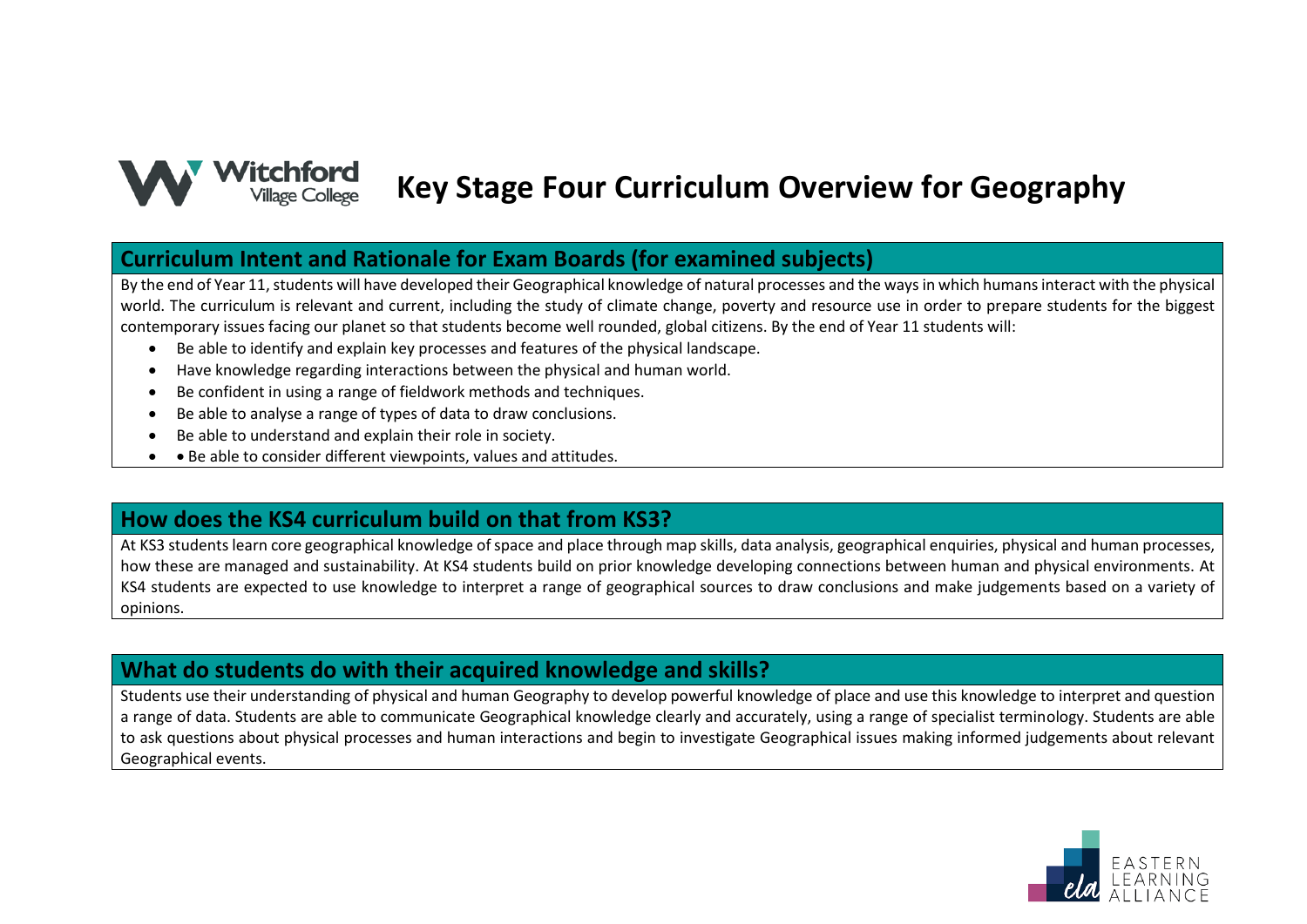## **How does the KS4 curriculum align to and go beyond the National Curriculum?**

At KS4 the curriculum follows the AQA GCSE Geography specification. This specification covers a broad range of topics that are outlined below. This ensures our students are taught a rich and diverse Geographical curriculum developing their Geographical knowledge about the world around them and their place within it.

| What new knowledge are students taught? |                                                                                                                                                                                                                                                                                                                       |                                                                                                                                                                                                                                                                                                                                                                                                                                                                                                                                                                                                            |
|-----------------------------------------|-----------------------------------------------------------------------------------------------------------------------------------------------------------------------------------------------------------------------------------------------------------------------------------------------------------------------|------------------------------------------------------------------------------------------------------------------------------------------------------------------------------------------------------------------------------------------------------------------------------------------------------------------------------------------------------------------------------------------------------------------------------------------------------------------------------------------------------------------------------------------------------------------------------------------------------------|
| <b>Term</b>                             | Year 10                                                                                                                                                                                                                                                                                                               | Year 11                                                                                                                                                                                                                                                                                                                                                                                                                                                                                                                                                                                                    |
| Autumn                                  | Natural Hazards - Tectonic hazards effects and responses in HICs<br>and LICs, weather hazards including an LIC case study and the<br>causes and effects of climate change.                                                                                                                                            | Urban Issues and Challenges - The global pattern of urban change, trends<br>in HICs and LICS, factors affecting urbanisation and a case study of a major<br>city in an LIC which illustrates its importance, causes of growth,<br>opportunities and challenges.<br>The Changing Economic World - Variations in economic develop on a<br>global scale, development indicators, causes and consequences of uneven<br>development. Strategies for reducing the development gap, a case study<br>of a NEE to illustrate its importance, changing industrial structure, TNCs<br>and the impacts of development. |
| Spring                                  | Living World - large scale ecosystems, food chains, food webs,<br>small scale ecosystems, case study of UK woodland ecosystem.<br>Threats to and management of tropical rainforests in Malaysia,<br>opportunities and challenges for development in the Thar Desert                                                   | Resource Management - The significance of food, water and energy to<br>social and economic well-being, an overview of resources in relation to the<br>UK with a specific focus on food.<br><b>Issue Evaluation</b> - Critical thinking and problem solving, requiring students<br>to apply their geographical knowledge and understanding of physical and<br>human interrelationships to a real world issue.                                                                                                                                                                                               |
| Summer                                  | Physical Landscapes in the $UK - Coasts$ and Rivers, Processes,<br>landforms and management techniques with specific examples<br>from the UK.<br>Fieldwork and Skills - Preparation for two geographical enquiries<br>to collect primary data including the selection and use of fieldwork<br>and analytical methods. | Revision and consolidation                                                                                                                                                                                                                                                                                                                                                                                                                                                                                                                                                                                 |

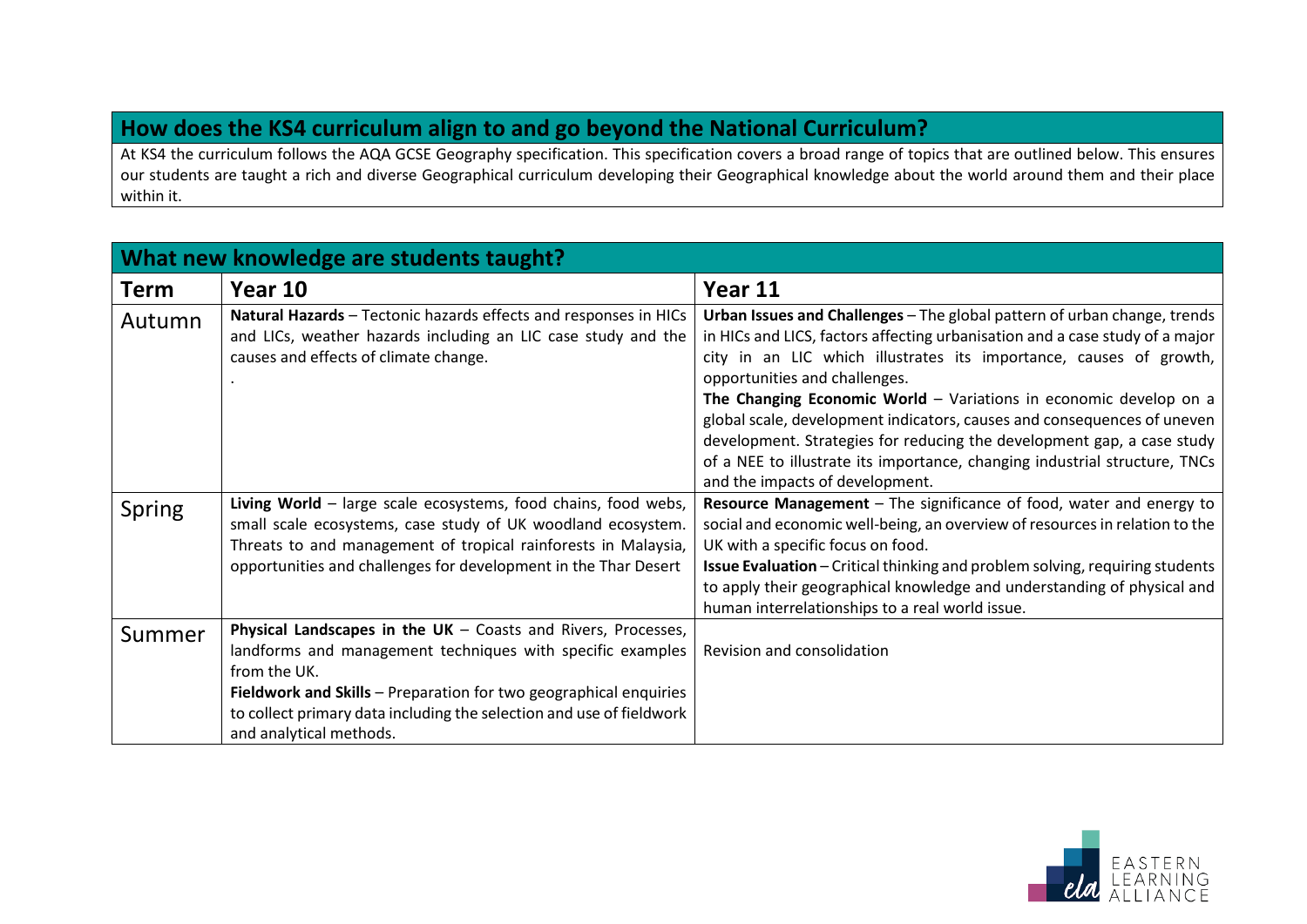#### **How and where do students build knowledge through KS4?**

Beginning with Natural Hazards is an appropriate introduction to the lesson because it explores key themes of physical and human causes, effects and responses. This enables students to identify and explain links between the physical and human environment throughout the course.

Living world extends students knowledge of biomes at KS3 and builds on this by exploring the connections between biotic and abiotic components of ecosystems. This builds on understanding from the Hazards unit, linking with an understanding of the global atmospheric circulation model which is key in understanding weather events and the location of our world's ecosystems Students develop knowledge of the interconnected nature of the physical and human world by investigating the opportunities, challenges and threats in a range of large scale ecosystems.

Physical Landscapes in the UK draws on students prior knowledge of natural processes and requires students to be able to make connections between these processes and human actions. The Coasts and Rivers units provide students with the knowledge and understanding that they require to undertake their GCSE fieldwork. Fieldwork and skills are at the end of the year because students will have gained the necessary understanding of geographical processes and human interactions throughout their study. The unit is in this part of the course because students can use their understanding of coastal landscapes to conduct a geographical inquiry.

Urbanisation introduces a human focus to students. This unit explores the reasons for urban growth and addresses the challenges and opportunities of rapid urban growth across the world. This topic introduces human geography and the key concepts of urbanisation, development and population which students will require knowledge of for other aspects of this course. Economic Development builds on the learning of Living World and enables students to explain the reasons for development inequalities.

Economic development builds students knowledge as it develops an understanding of changes over time and place in the human world, the current and future challenges for these environments and sustainable strategies to cope with these changes. With this knowledge students are able to give reasons for development inequalities. The study of places provides students with powerful geographical knowledge of place and their own position in society. It develops their knowledge of the systems which govern our society.

Resource Management draws on Geographical knowledge as it includes interconnected aspects of Living World, Urban and Economic Development in order for students to explain the key issues surrounding resources and their impact upon our planet. We choose to focus on food as a resource since it is extremely relevant in our school's rural location and the topic draws on knowledge of economic and environmental factors learned throughout the course.

Issue Evaluation is taught in the Spring/ Summer term because this section of the course could draw on any other topic from GCSE Geography and the pre release element of this is released by the exam board 12 weeks prior to the exam. Furthermore, students have developed their critical thinking skills through the rest of the units alongside developing the necessary Geographical knowledge required to undertake the decision making tasks included in the issue evaluation. This prepares students for applying their understanding to real world scenarios.